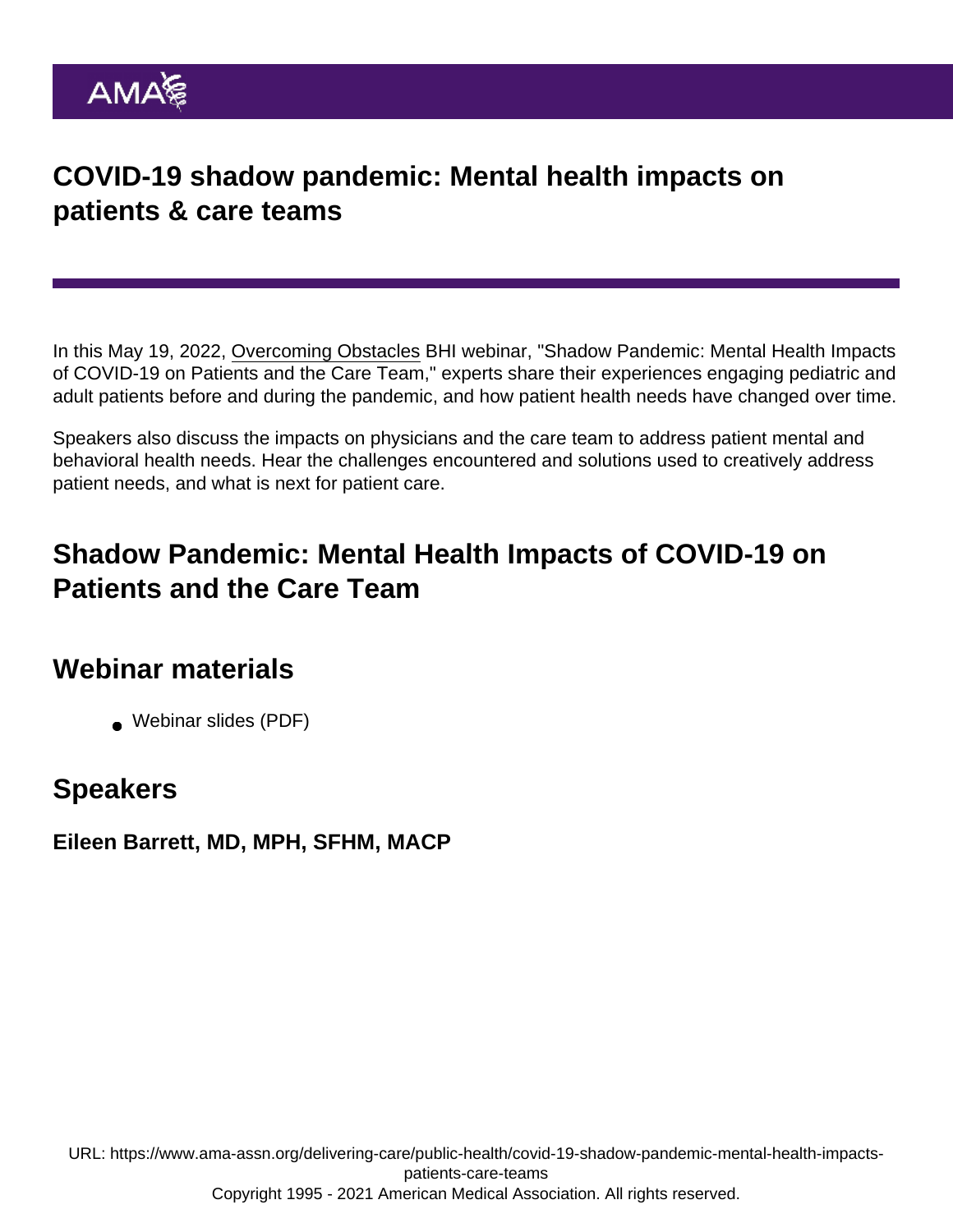Internal Medicine Hospitalist, Eileen Barrett Physician Services, LLC

Eileen Barrett, MD, MPH, SFHM, MACP, is an internal medicine hospitalist, an American Medical Association-Satcher Health Leadership Institute Medical Justice in Advocacy fellow, regent emeritus of the American College of Physicians (ACP)vand multi-state district chair of the Society of Hospital Medicine (SHM). She is also chair of the American Medical Women's Association (AMWA) Committee Advocacy Committee, a member-at-large on AMWA's Governance Committee and is a member-elect of AMWA's Board of Directors.

A former graduate medical education wellness initiatives director and director for continuing medical education at the University of New Mexico, Dr. Barrett's research and scholarly work are in the areas of clinician well-being, gender equity, health equity and substance use disorders. She has received awards from the NM ACP Chapter in advocacy and for early-career leadership and was recognized by the NM SHM Chapter as the 2020 Physician of the Year. Dr Barrett received a 2019 Exceptional Mentor Award from the AMWA, is an elected member of the Gold Humanism Honor Society and received a 2021 Award of Excellence in Humanitarian Services from SHM.

Stephen O'Connor, PhD

URL: [https://www.ama-assn.org/delivering-care/public-health/covid-19-shadow-pandemic-mental-health-impacts](https://www.ama-assn.org/delivering-care/public-health/covid-19-shadow-pandemic-mental-health-impacts-patients-care-teams)[patients-care-teams](https://www.ama-assn.org/delivering-care/public-health/covid-19-shadow-pandemic-mental-health-impacts-patients-care-teams)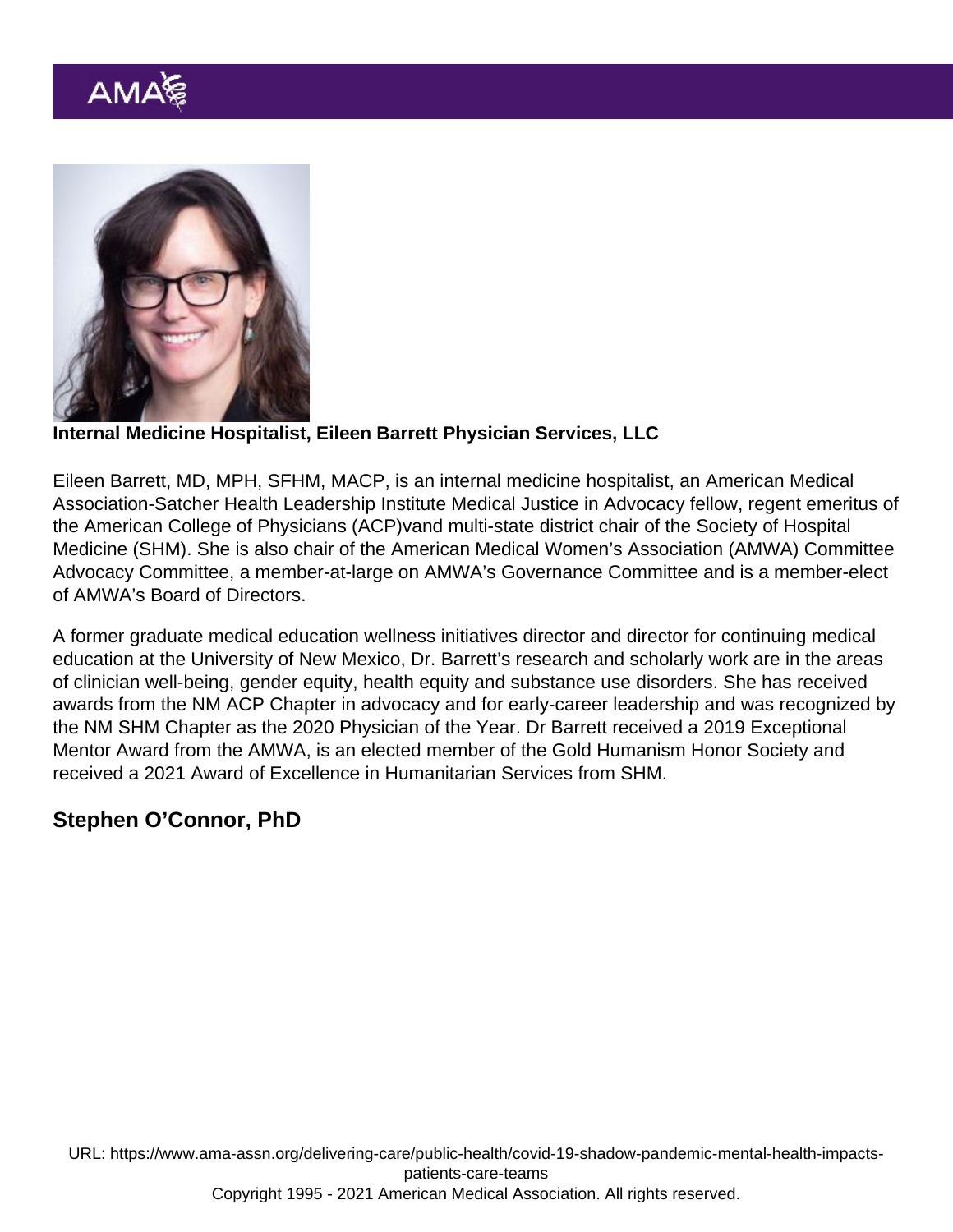Chief of the Suicide Prevention Research Program, National Institute of Mental Health (NIMH) Division of Services and Intervention Research

Stephen O'Connor, PhD, is chief of the Suicide Prevention Research Program in the National Institute of Mental Health (NIMH) [Division of Services and Intervention Research](https://www.nimh.nih.gov/about/organization/dsir). Dr. O'Connor manages a portfolio of grants that includes projects on youth and adult-related suicide risk detection and interventions to reduce suicide ideation, attempts and deaths. Prior to joining the NIMH, Dr. O'Connor conducted research focused on early intervention for suicide attempt survivors in trauma centers; group-based treatment for suicidal Veterans; a stepped, collaborative care approach to reduce posttraumatic stress, depression, substance use and suicide risk in hospitalized trauma patients; and other health services-oriented efforts to improve screening, assessment and treatment of suicidal individuals in both traditional and non-traditional behavioral health settings.

Dr. O'Connor completed his doctoral training in clinical psychology at the Catholic University of America, as well as a postdoctoral fellowship at the University of Washington Harborview Injury Prevention and Research Center.

Sala S. Webb, MD, FAPA, DFAACAP

URL: [https://www.ama-assn.org/delivering-care/public-health/covid-19-shadow-pandemic-mental-health-impacts](https://www.ama-assn.org/delivering-care/public-health/covid-19-shadow-pandemic-mental-health-impacts-patients-care-teams)[patients-care-teams](https://www.ama-assn.org/delivering-care/public-health/covid-19-shadow-pandemic-mental-health-impacts-patients-care-teams)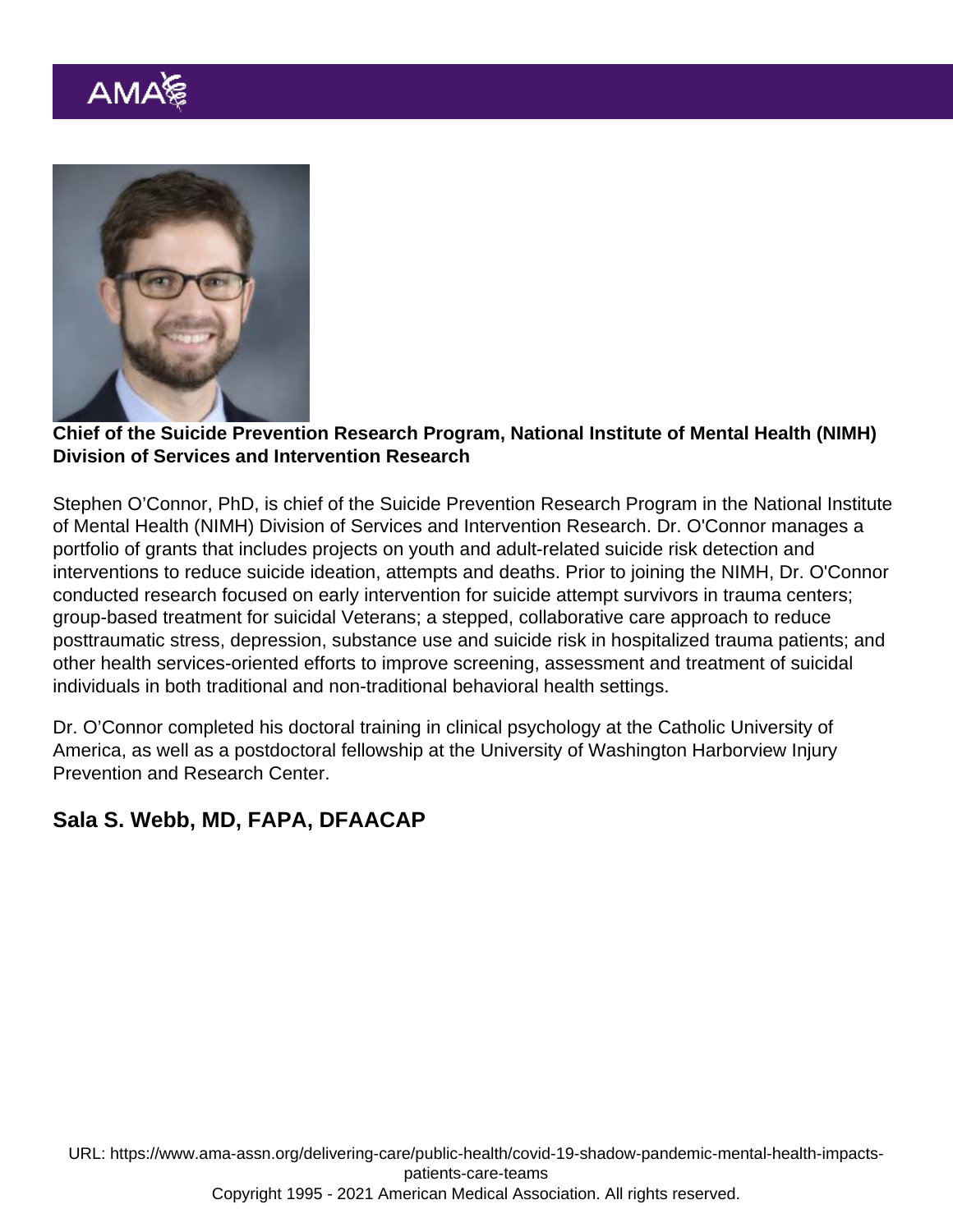Chief Medical Officer, OhioRISE

Sala S. Webb, MD, FAPA, DFAACAP, is the chief medical officer for OhioRISE—a new (primarily Medicaid) health plan for Ohio youth with significant behavioral health needs which goes live July 2022. She is excited to help design and implement this novel approach that will be uniquely tailored for this special population. Dr. Webb assumed a similar role when she was the chief medical officer of Behavioral Health for the Arizona's Department of Child Safety Comprehensive Health Plan. There, she ensured that youth in state out-of-home care received appropriate behavioral health services in coordination with physical health services. This was achieved through supporting caregivers and legal guardians, and interfacing with the other state child-serving agencies. In advance of that, she was the Children's HealthCare administrator for one of the largest Medicaid Managed Care Organizations in Arizona. In that capacity, she oversaw the integrity of the physical and behavioral health services for the plan's Medicaid recipients under 18 years of age.

Before relocating to Arizona, she was a psychiatric consultant to the United States Army Medical Department European Regional Medical Command in Bavaria, Germany.

Dr. Webb held a prior appointment as assistant professor of psychiatry at the Virginia Commonwealth University. There, she was the medical director of ambulatory services for the Virginia Treatment Center for Children; as well as a consultant to the Virginia Department of Juvenile Justice.

Dr. Webb enjoys working with special youth populations including those involved in foster care, those affected by sex trafficking and those with early-onset/first-episode psychosis. Other interests include global health, culture and diversity, and prevention efforts in mental health.

Originally from Trinidad and Tobago, Dr. Webb is board certified in both general and child & adolescent psychiatry and has served in many leadership capacities for the American Academy of Child and Adolescent Psychiatry, including on their national Diversity & Culture Committee and as secretary/treasurer of their assembly of regional organizations. Her most recent publication is as co-

URL: [https://www.ama-assn.org/delivering-care/public-health/covid-19-shadow-pandemic-mental-health-impacts](https://www.ama-assn.org/delivering-care/public-health/covid-19-shadow-pandemic-mental-health-impacts-patients-care-teams)[patients-care-teams](https://www.ama-assn.org/delivering-care/public-health/covid-19-shadow-pandemic-mental-health-impacts-patients-care-teams) Copyright 1995 - 2021 American Medical Association. All rights reserved.